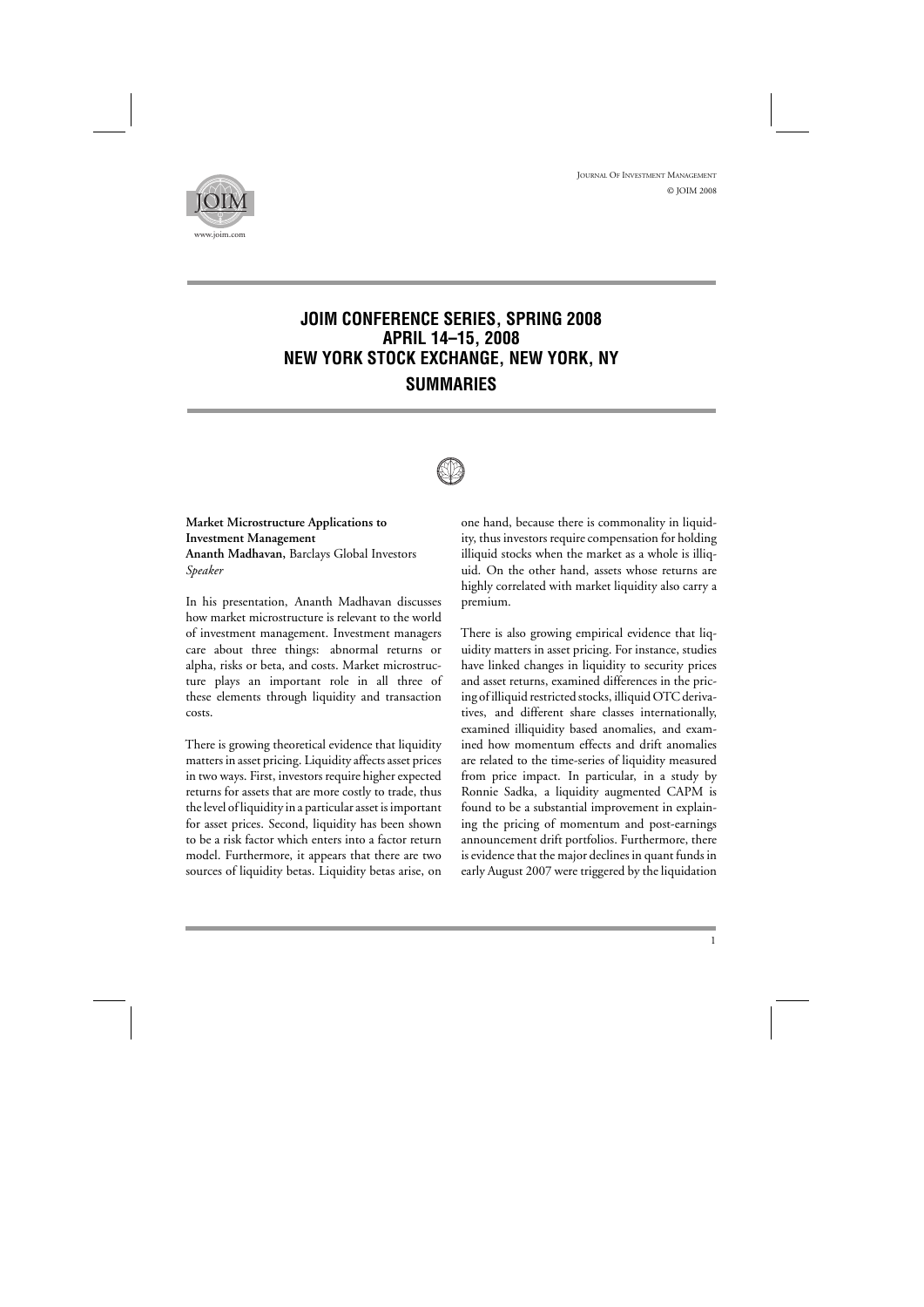of a multi-strategy fund, illustrating the need to recognize and control for liquidity risk.

Market microstructure also matters for investment managers through transaction costs. Improvements in transaction costs modeling are a "low hanging fruit" for investment managers because, for one, it is easier to model costs than returns, but also because these models offer the opportunities to have more realistic back-tests, build better portfolios and improve execution.

Transaction cost models serve three purposes. First, they can be used in the execution and evaluation of trades where a transactions cost model is important in the decision of where and when to trade and is necessary as a benchmark to evaluate the execution of those trades. Second, transaction costs can be used in portfolio management to generate a trade list that delivers the highest possible alpha. Third, they can be used in back-testing to assess the performance of strategies with realistic trading costs. As an example, one stock might have a high alpha but high transaction costs which vary with the amount between traded as a proportion of average daily volume. If too much of the stock is being traded alpha might be wiped out completely, thus modeling these costs are important for portfolio choices.

Modeling trading costs is also important in improving trade execution. In particular, there are two questions of interest in this area. How do traders select among the choices of tactics they have available and can performance of trading desks be evaluated given the choice of tactics employed. This is particularly important since there is a principle agent problem when someone hands over his or her trades to a trading desk. These questions are answered empirically by examining over 100,000 order-level execution data from an anonymous buy-side firm. Trading costs can then be modeled as afunction of stock characteristics such as

market capitalization, price, market, etc. and trade tactics being selected. Trade tactics are assumed simply to be active or passive and are endogenously determined by other factors such as liquidity, information leakage, risk, and urgency. Thus, the trade tactics are estimated in a first pass regression, which determines the tactic that should be employed, and in a second pass estimation the costs are determined given the tactic. The findings of the first pass regression are that more active strategies are preferred in smaller capitalization, more volatile stocks that are not exchange-listed. Also, active tactics are preferred for higher liquidity demands and smaller trade values. The estimation of the cost model then yields the following findings. Costs increase with trade size, and volatility and decrease with market capitalization. Also, correcting for the selection of the tactic aggression increases costs. Thus, this model can be used to evaluate the performance of brokers controlling for the difficulty of the trades they were handed.

Finally, the advent of algorithm trading has potentially important ramifications for portfolio management. Instead of generating a trade list and handing in over to a trading desk, a portfolio optimizer can be made to directly execute trades. The mean–variance optimization can then be modified to account for trade tactics by modeling alpha and price impact as a function of aggressiveness. Thus, as technology evolves a closer alignment between investment decisions and execution will be made possible.

#### **Dynamic Portfolio Analysis Richard Grinold,** Barclays Global Investors *Speaker*

In his presentation, Richard Grinold develops a dynamic portfolio analysis model in which the portfolio is viewed as a moving object to capture the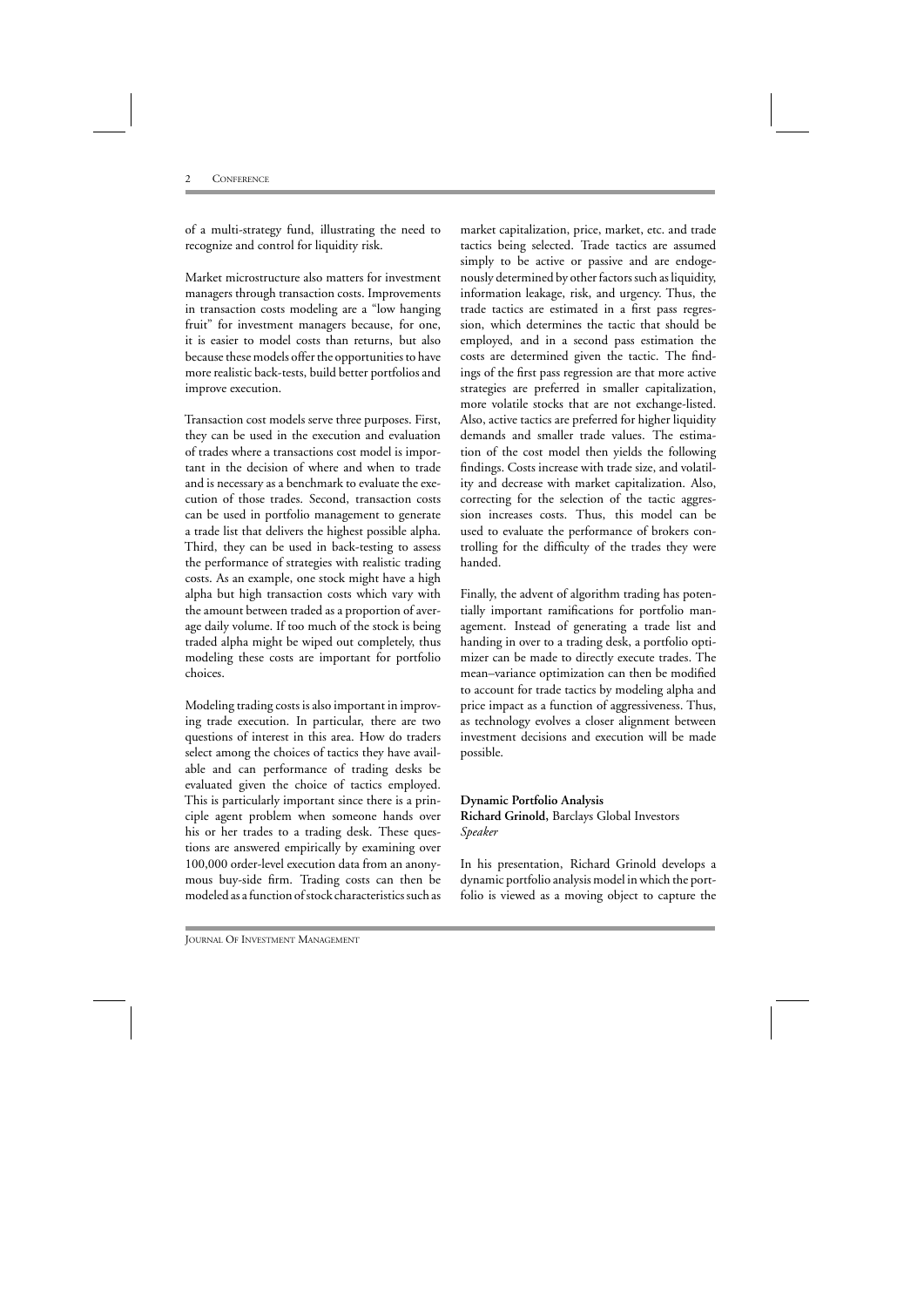essentials of a long–short investment management strategy.

The active long–short investment strategy modeled is the simplest system based on three principles: (1) Old information becomes stale, (2) new information arrives, and (3) trading occurs to close the gap between what the securities held and the securities that should be held.

The model has two parameters. The first, measures the rate of change of the information driving the strategy, and the second controls the speed of trading in the portfolio. Furthermore, the model can be used in both a descriptive and a normative manner. For instance, in the descriptive application, an investment strategy is observed and the values of the parameters are estimated for the purpose of understanding the portfolio properties. The model can also be used in normative manner in two different ways. At the strategic level, portfolio choices that differ in the speed and perceived strength of the information flow can be evaluated. At the tactical level, the rate of trading can be chosen in an optimal manner, given the speed and perceived strength of information flow and the level of costs. Also, since the overall purpose of the model is not to capture the detailed nature of the investment strategy but rather its most salient characteristics, the model works best at the aggregate level. Thus, the model makes use of many simplifying assumptions.

First, two portfolios and the laws of motion (difference equations) that govern their evolution are introduced. The first portfolio is simply called the model (M) and is a function of time. The second portfolio is called the portfolio (P), which is made up of the positions actually held when transaction costs are accounted for.

The first difference equation describes the information flow via changes in M. The second difference equation shows how P is adjusted to make it more like M.

The first difference equation describes changes in M.There are *N* assets and time is discrete. The portfolio is rebalanced at intervals  $\Delta$  which can be a day, a week, or a month. Changes in M are then equal to:  $\Delta m(t) = -g \times m(t - \Delta t) \times \Delta t + u(t)$ . Thus, the change in M arises from the arrival of new information  $[u(t)]$  and the fading of old information  $[-g \times m(t - \Delta t) \times \Delta t].$ 

The parameter*g* plays a leading role and constitutes the annual rate of information loss. It can be shown that the inverse of*g* is the average age of information in the model.

The second difference equation describes changes in P. Changes in P are equal to  $\Delta p(t) = p(t) - p(t \Delta t$ ), which is the amount traded. The trade is linked to M by a second-difference equation:  $\Delta p(t)$  =  $d \times \{m(t) - p(t - \Delta t)\} \times \Delta t$ . The gap between M and P is called the backlog and it is closed at an annual rate equal to  $d$ . If there is no backlog no trade occurs.

Next, the model and portfolio characteristics are examined by linking them to the difference equations. Three characteristics are examined (1) the ability of P to capture M, (2) the exposure of both M and P to information age, and (3) the trade flow and trade risk of P. First, in regards to the ability of P to capture M, we have that P is less efficient if the information moves faster (*g* increases) and the speed of trading is held fixed. Correspondingly, P becomes more efficient as the speed of trading (*d*) increases while the speed of information flow is fixed. Second, M's ability to add value declines in lockstep with information age. P, however, is underexposed to the more powerful recent information. P is also overexposed to the older information. It is slow in shedding the positions that it built up, although they are now largely depleted of any ability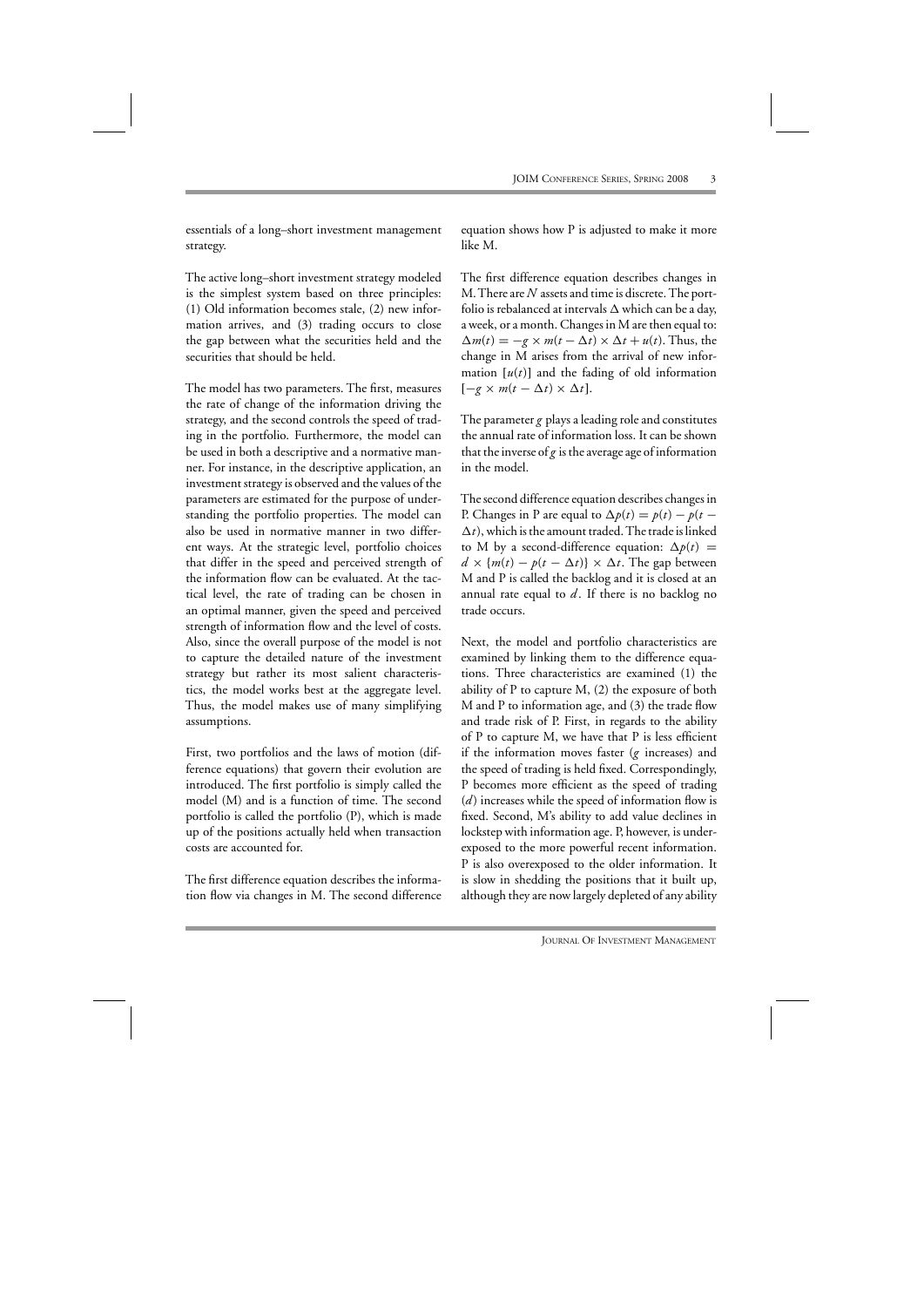to add value. Third, if  $\Delta p(t)$  is the change in P in the period from *t* to  $t + \Delta t$ , then the ratio  $\Delta p(t)/\Delta t$ is the annual rate of change, which will be called the trade flow. The unconditional expected value of the trade flow is zero, as at any time the likelihood to be buying or selling any asset is equal. The variance of the trade flow is the trade risk. If  $\Omega$  is the *N* by *N* asset covariance matrix, trade risk is  $E(\Delta p'/\Delta t \times \Omega \times \Delta p/\Delta t)$ . The trade risk measures both the speed of trading and the risk of the assets that are being traded.

Applying data to the model yields a surprisingly abundant set of results. The framework is useful to characterize the efficiency of the implementation, analyze and explain many aspects of a given strategy, and optimize the rate of trading.

#### **How to Define Price Manipulation**

**Albert S. (Pete) Kyle,** University of Maryland *Speaker*

Price manipulation is a familiar concept in legal, financial, and economic circles. However, despite being widely used the term "illegal price manipulation" is not currently defined under United States law and it is often used in an imprecise manner in the finance and economics literature. For Albert S. (Pete) Kyle, the litmus test of illegal price manipulation is when a trading strategy simultaneously undermines economic efficiency and makes markets less liquid for risk transfer. Since price effects are market-wide the terms "price manipulation" and "market manipulation" can be viewed as interchangeable. This definition applies equally to the financial and commodities markets.

Financial markets improve welfare in two ways. First, the prices that arise from trading in the financial markets offer a valuable signal to producers which is used to allocate resources efficiently. Thus, more accurate prices allow resources to be

allocated more efficiently. For example, when a corn farmer increases his plantings as a response to high prices, he relies on the price for his production decision. Second, markets allow risks to be transferred to those most willing to bear it. Thus when market liquidity or market depth increases it becomes less costly to transfer risk. For instance, when a grain merchant chooses to hedge a greater fraction of his inventory because market liquidity improves, he relies on the liquidity of the market to determine the manner in which risks are allocated. However, some traders enhance price accuracy at the expense of market liquidity and vice-versa. On one hand, informed traders make prices more accurate but because of adverse selection increased informed trading comes at the expense of market liquidity. On the other hand, noise traders make prices less accurate but their participation increases market liquidity and reduces the adverse selection problem.

Therefore, illegal price manipulation should be defined as a trading scheme which undermines both price accuracy and market liquidity and thus unambiguously reduces welfare.

According to this definition, "corners" or "squeezes," and "pump-and-dump" schemes, as well as fake transactions and failure to make truthful disclosures, all constitute illegal price manipulation. A "corner" or "squeeze" scheme consists in obtaining a sufficiently dominant position in an asset thereby making it costly for traders with short positions to acquire the asset for the purpose of making delivery. This scheme creates an artificially high price in the cornered asset which compromises price accuracy. Furthermore, if market participants anticipate the market the asset to be cornered they will withdraw liquidity as adverse selection increases. For an asset to be successfully cornered the manipulator must finance his long position in such a way that the asset is not loaned to traders who may have short positions. Thus, a corner can be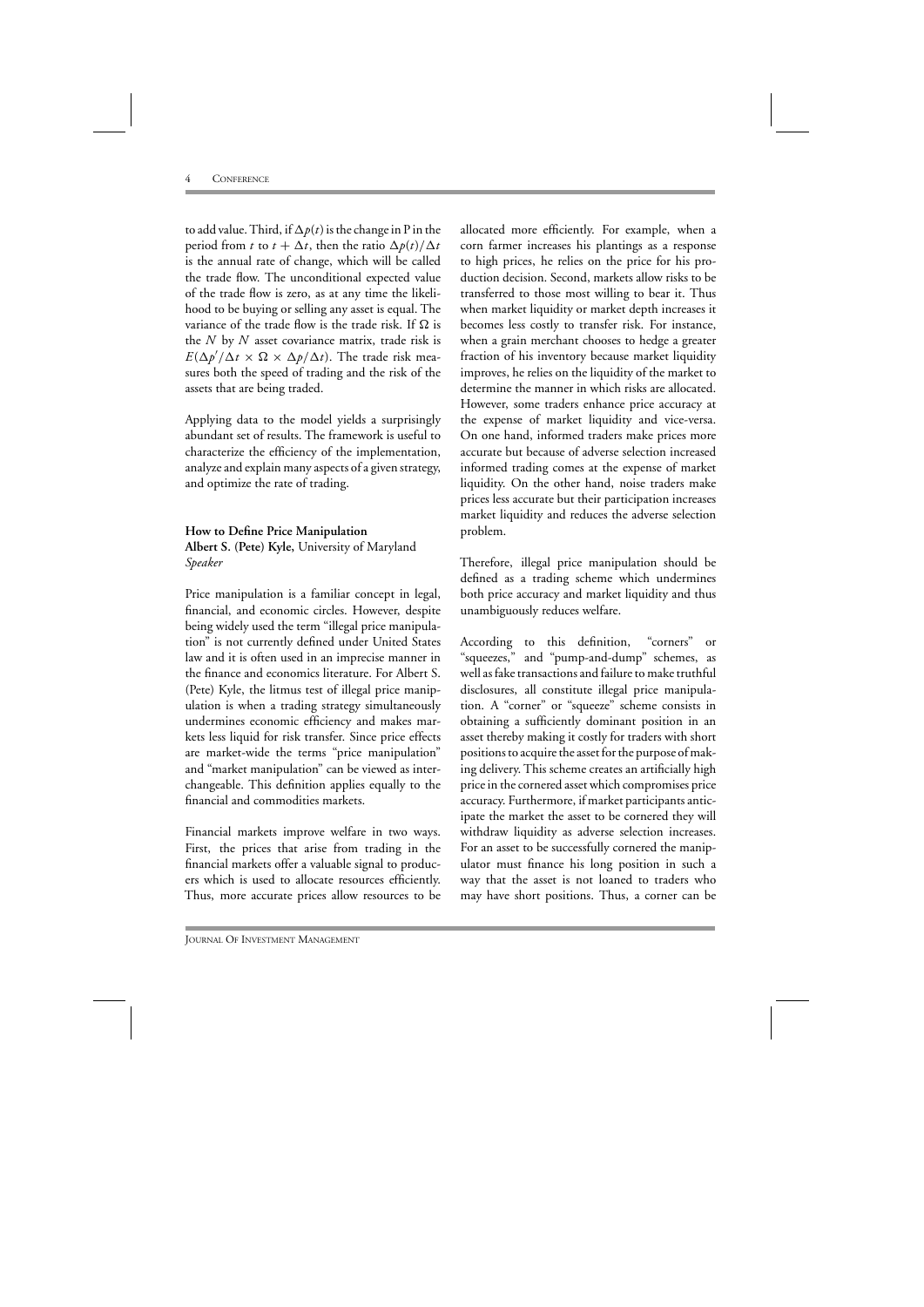diagnosed from intentional use of off-the-street financing.

A "pump-and-dump" scheme consists in acquiring a large long position in an asset, then divulging false positive information regarding the asset before selling it at a profit. This scheme clearly jeopardizes price accuracy but also reduces market liquidity by undermining the credibility of truthful releases of information.

False disclosures also constitute illegal price manipulation because they simultaneously make prices less accurate and reduce market liquidity. Furthermore, reverse "corners" and "squeezes," reverse "pump-and-dumb" strategies also qualify as illegal price manipulation.

The strategies which would not qualify as illegal price manipulation include routine hedging even with market power, routine market making even with market power, routine speculation where there is an attempt to make a profit based on legitimately acquired private information or based on providing a risk-bearing service, market bluffing and mixedstrategies, and "punching the close."

Speculation makes markets more informative and more liquid. Whereas hedging makes markets more liquid for others as well as market-making. Bluffing and mixed-strategies consist in an informed trader with bullish information to mix some sell trades (bluffing) into his overall buying strategy. By implementing this strategy the trader extracts more liquidity, increases the liquidity for others, and encourages the production of private information. In a cash-settled derivatives contract, an outcome financially and economically equivalent to making or taking delivery can be achieved by replacing expiring long or short positions with purchases or sales in the cash market at the moment of expiration which is sometimes referred to as "punching the close." This is not illegal price manipulation

because the buyer is supplying some liquidity in the same way a market maker would.

Finally, the proposed definition of illegal price manipulation is consistent with United States caselaw which implements a four-part test involving ability, intent, causation, and artificiality.

#### **Lawrence Leibowitz,** NYSE Euronext**,** *Keynote Speaker*

Lawrence Leibowitz, the Group Executive Vice President, Head of US Markets and Global Technology at NYSE Euronext, discussed the transition of the New York Stock Exchange from a member owned exchanged to a for-profit public company.

The principle improvement has been the increasing focus of the NYSE on client satisfaction and technological innovation. For instance, with the introduction of the Hybrid Market, NYSE customers can now send orders for immediate electronic execution, or route orders to the stock exchange floor. The fully electronic method has the advantage of speed, completing orders in fractions of a second while manual transactions may take up to a few seconds.

Furthermore, the avenues of trading have greatly increased over the last few years and Lawrence Leibowitz discussed the technological improvements at the NYSE geared to compete against these other trading platforms.

**Panel Discussion Peter Jenkins,** NYSE Euronext**, Ian Domowitz,** Investment Technology Group, and **Robert Ferstenberg,** Morgan Stanley *Chaired a Panel*

Ian Domowitz, discussed the performance of algorithmic trading engines versus manual trading in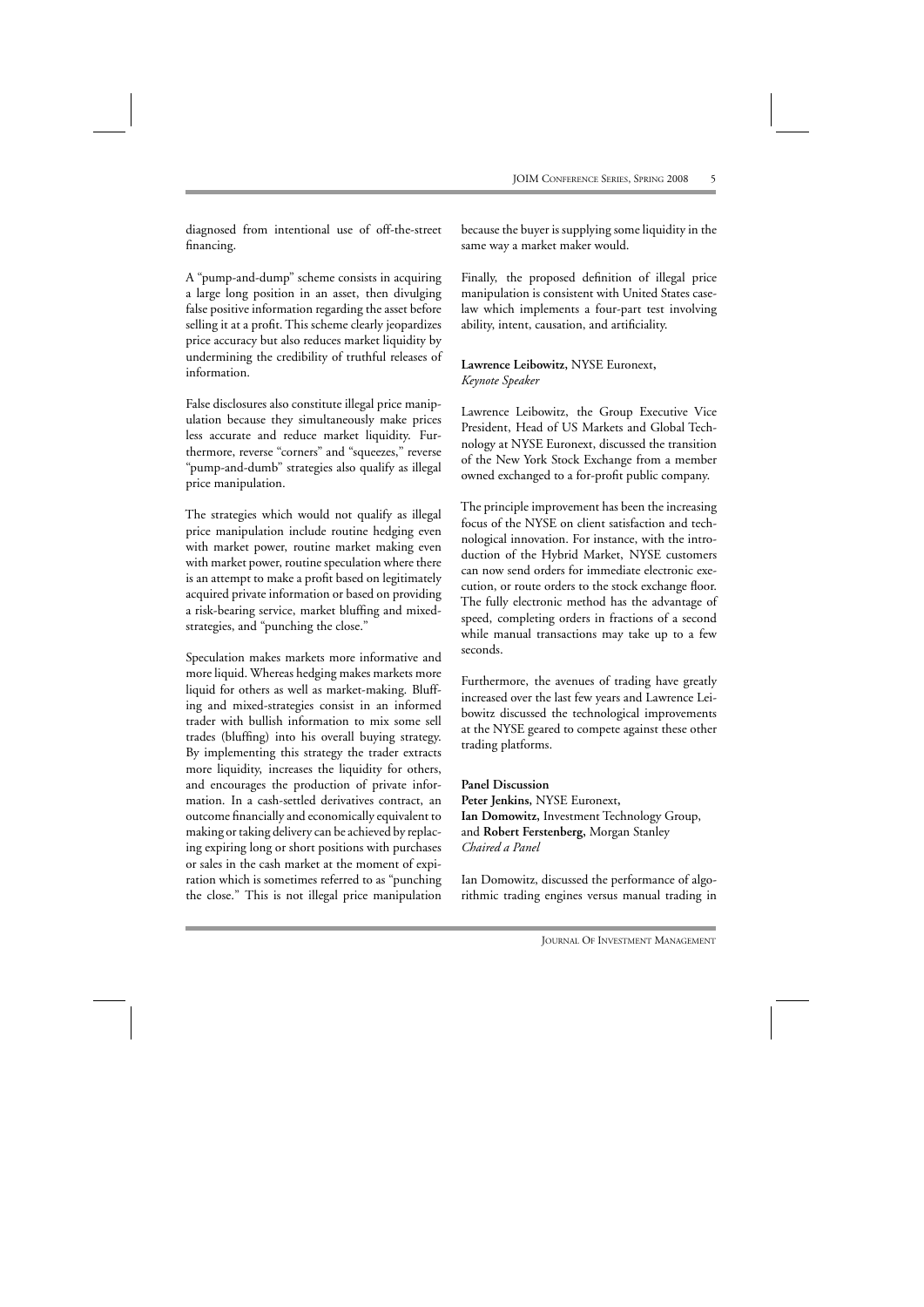Dark Pools. Dark Pools are crossing networks that provide liquidity not displayed on order books. Dark pools are useful for investors who wish their orders to remain anonymous. Thus, Dark pools allow investors to hide the information they possess. Dark pools represent 15%–20% of the overall market.

Robert Ferstenberg, uses proprietary data on block trades to model in a multivariate setting transaction costs as a function of stock characteristics, market conditions and order aggressiveness. More aggressive strategies are more costly in terms of transaction costs and more aggressive strategies have higher price reversals. The overall conclusion is that institutional shareholders appear to be too much in a hurry when trading large blocks because there is a substantial amount of money left on the table when more aggressive block trades are conducted.

### **Valuable Information and Costly Liquidity: Evidence from Individual Mutual Fund Trades Donald B. Keim,** University of Pennsylvania *Speaker*

Mutual funds are an important investment vehicle for consumers throughout the world and mutual fund performance largely depends on the cost and performance of the fund's trades. Yet, because mutual fund regulators have generally not required funds to report their trades many questions on how mutual fund performance relates to the funds trading activities have remained unanswered. In particular, cash flows into and out of funds and the accompanying trading transactions they require has been an issue of long-standing interest. The trading costs associated with cash flows have been recognized as potentially impeding fund performance and a drawback of open-end funds in general. However, cash flows might affect mutual funds differently depending on whether they are actively managed or are index funds. Active fund managers

have some latitude to avoid demanding liquidity where it is in short supply whereas index funds do not. In principle, however, the lack of information contained in index fund trading should give these funds lower spreads. Thus, how cash flow into and out of open-end funds affect firm performance is still and open question. Another open question is the relationship between fund size and trading cost and performance.

The presentation answers many of these questions by analyzing a unique dataset of Canadian mutual fund trades. Until June 2005, Canadian mutual funds were required to report all their trades with a maximum 60-day delay on an annual and semiannual basis to the Ontario Securities Commission. The rule however did not precise reporting guidelines therefore the data vary across fund family. Only funds reporting transaction dates are kept in the sample. The final sample consists of 210 unique mutual funds, with transaction data ranging from January 2001 to December 2003, which represents about 15% of the total net assets in the Canadian mutual fund industry. The sample contains transactions on 99,988 buys (\$29.4 bill) and 67,061 sells (\$24.56 bill). The data contains the security traded by the mutual fund, the trade date, and the dollar amount. Other data are obtained from Morningstar, CRSP (for US equities), Datastream (for Canadian equities), TAQ (US intraday data) and TSX Trade and Quote (Canadian intraday data). Trade costs are calculated using the Value-Weighted Average Volume (VWAP) benchmark.

The first question asked is what are the determinants of fund's trade costs. The explanatory variables examined are (1) an indicator variable as to whether the stock traded is Canadian or from the United States, (2) an indicator variable for whether the fund is actively managed or an index fund, (3) an indicator variable for whether the fund traded the stock at any time during the week prior to the trade,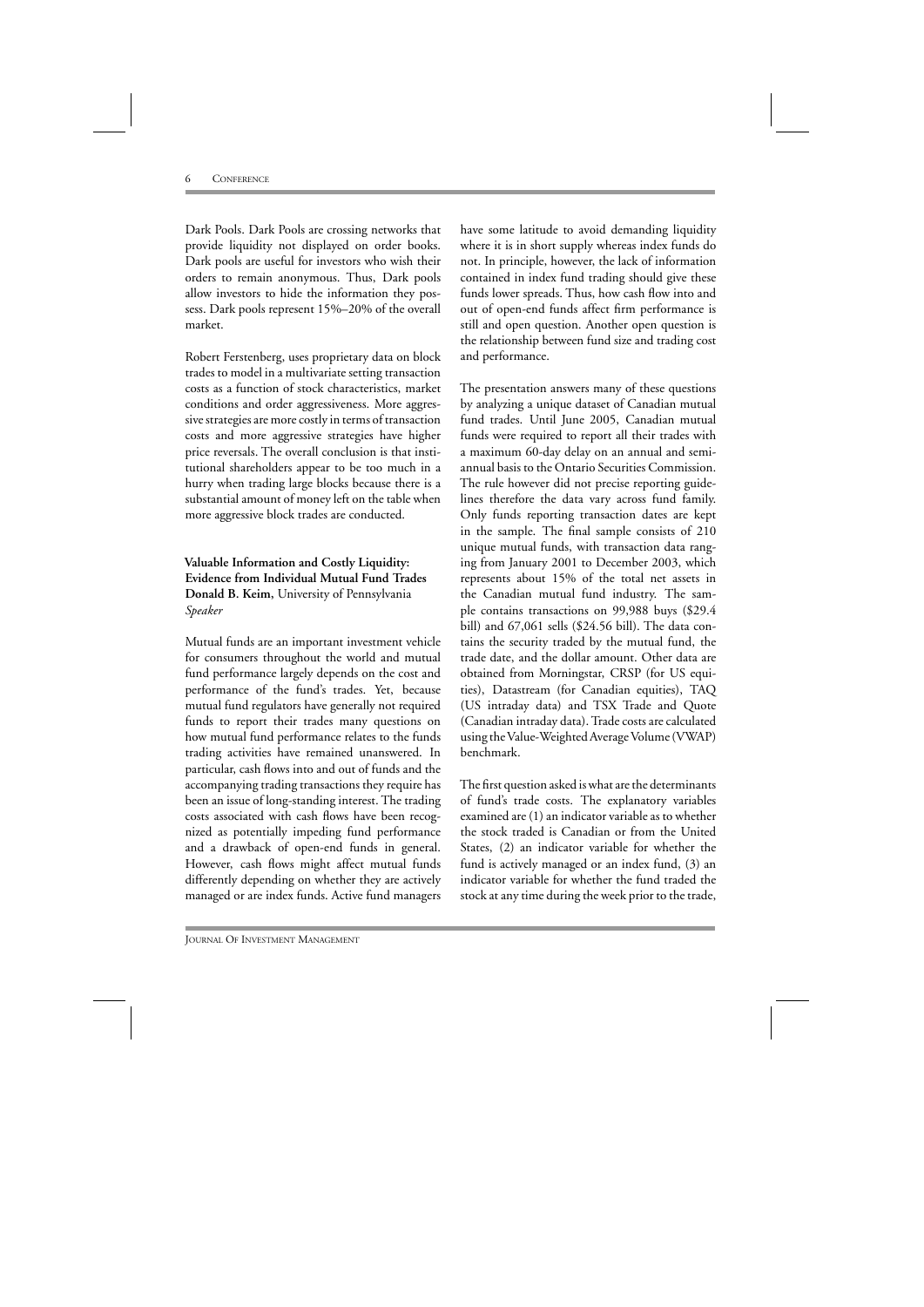(4) the log of the market capitalization of the traded stock, (5) the average daily trade volume for the traded stock, measured over the 20 trading days prior to the trade and divided by the stock's total shares outstanding, (6) the ratio of dollar value of shares traded to market capitalization, (7) the log of the total net assets of the fund, (8) the log of the total net assets of the fund sponsor, (9) the proportional bid-ask spread at the close of the day of the trade, and (10) the indicator variable for whether the cash flow in the fund is positive or not. The OLS regression of results with VWAP as the dependent variable show that, as in previous research, trade size and liquidity-related are important determinants of trade costs. The pertinent results are that trade breakup reduces trading costs, that indexers have higher costs than active managers, that fund flows lead to higher trade costs when they necessitate sales rather than buys, and that larger funds enjoy lower trading costs but larger fund families do not.

The second question asked is whether the post-trade performance of the stock related to information captured by trade-, stock-, and fund-specific variables. This question is answered by examining the subsequent excess returns of the stock's traded at the 1 week, 1 month, and 3 month horizons. The findings are that larger trades predict poor subsequent performance, that trades precipitated by fund flows have flat or poor post-trade performance, active fund trades outperform index fund trades primarily in the near term, that larger funds and fund families exhibit better trade performance, and finally that trade breakup leads to better trade performance. These results suggest that active managers add-value through information as well as through lower trade costs, and that the greater resources available to large funds and fund families improve performance. In addition, the fact that trades related to fund flows have flat or poor performance is indicative of the lack of information in these trades and the fact that trade breakup leads to better performance suggests

that information concealment by mutual funds is a valuable strategy.

The third question asked is whether trading costs are related to subsequent performance. This question is answered in two steps. In a first stage, a measure of expected trading costs is estimated based on fund and stock characteristics. In a second stage, excess returns are regressed on the expected measure of trading costs, expected trading costs interacted with a proxy on the information content of the trade and controls. The results are that more costly trades are related to higher performance. Furthermore, if informed trades include a cost related to the price impact of the information the coefficient on the interaction term will be positive and significant for buys and negative and significant for sells. This is found to be the case.

Overall, the results show the cost of the openend structure since fund flows result in trades with higher trade costs and no or poor post-trade performance. The findings are also that trade breakup and larger funds have lower costs and better posttrade performance. Finally, active funds add value through lower trade costs as well as better post-trade returns.

**What Happened to the Quants in August 2007? Andrew W. Lo,** Massachusetts Institute Technology *Speaker*

During the week of August 6, 2007, many prominent hedge-funds experienced unprecedented losses. Strangely, these hedge-funds were confined almost exclusively to funds using quantitative strategies, with the hardest-hit funds employing long/short equity market-neutral strategies that, by construction were supposed to be immune to most market gyrations. Furthermore, these hedge-funds had little exposure to the troubled credit markets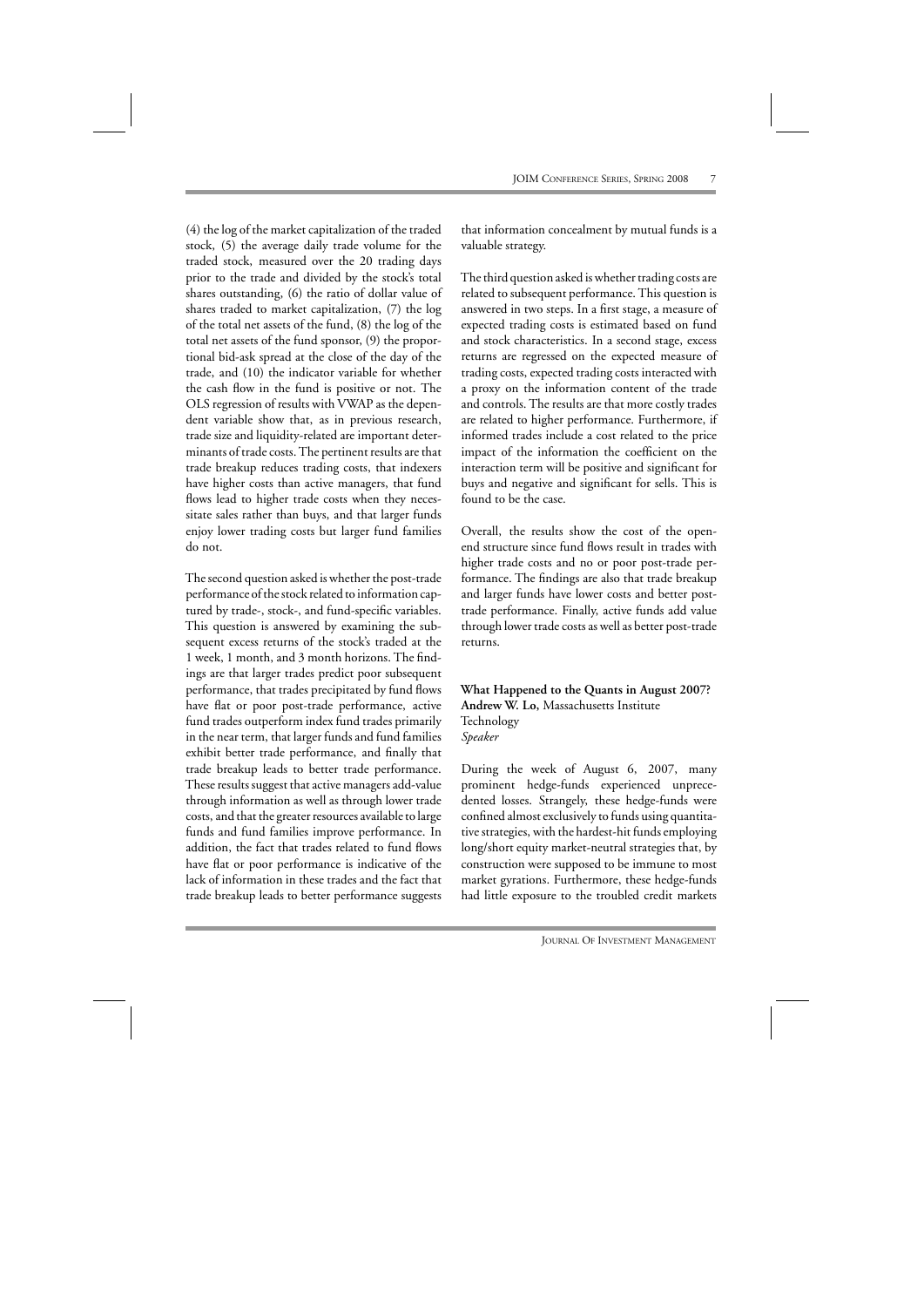and equity and credit markets movements during that time were fairly uneventful. Then on August 9, 2007, as the S&P 500 dropped 3% for the day, most of the market-neutral funds continued their losses calling into question their market-neutral status.

Andrew Lo, in his presentation gets to the bottom of this riddle by examining some indirect evidence about the profitability of long–short equity strategies over the past decade and during the week of August 6, 2007. The performance of a specific long– short equity strategy is simulated to see if the losses during August 2007 can be recreated. The long– short equity strategy performance of August 2007 is then contrasted to that of August 1998 when the Long-Term Capital Management (LTCM) debacle occurred.

The specific long–short equity strategy chosen consists in buying (long position) the previous day losers (underperforming relative to the equally weighted market portfolio) and selling (short position) the previous day winners (outperforming the market benchmark). The strategy invests an equal dollar amount in the long and short positions. This strategy is often called contrarian because it benefits from market over-reaction. Moreover, this strategy benefits from supplying liquidity to the marketplace by buying the losers, which are stocks with excess supply, and shorting the winners, which have excess demand. Thus a contrarian strategy plays a market-making role, which has stabilizing effects on the marketplace. Looking at the performance of this particular long–short equity strategy over the period 1995–2007 and in different market capitalization deciles reveals four things. First, the performance of such a strategy is fairly impressive. In 1995, for instance, its daily return was 1.38%, which translates to 345% per year assuming 250 trading days. Second, the enormous turnover of such a strategy reveals the importance of automated trading platforms, electronic communications networks, and mathematical optimization

algorithms, without which the implementation of such trades would not be possible. Third, the contrarian strategy is more profitable in smaller market capitalization firms, although the transaction costs to implement such a strategy for those firms is likely to be much higher. Fourth, there is a secular trend of declining average returns in the strategy. For instance, the profitability of the strategy drops to an average 0.44% daily return in 2000 and to 0.13% by 2007. In order to maintain the same returns as in 1998, an 8.96 leverage ratio is needed.

The simulated contrarian strategy is able to recreate the losses that occurred on August 7 through August 9, 2007. Using a leverage ratio of 8:1, the daily returns of the strategy were −4.64%, −11.33%, −11.43% on the 7th, 8th, and 9th of August 2007, respectively. On the 10th of August 2007, the return of strategy strongly rebounded with a 23.67% return. Thus, the simulated strategy is able to explain what happened to many long–short equity hedge funds around that time. By the close of business on August 9, 2007, the leverage contrarian strategy lost a little over a quarter of the assets it started off with 3 days before. Furthermore, the rebound on August 10 was likely to be of small comfort to portfolio managers who cut their risks as a result of the previous day losses.

In comparison to the August 1998 the August 2007 losses are even more amazing. On August 17, 1998 Russia defaulted on its government bonds, causing a global fight to quality that widened credit spreads which, in turn, generated extreme losses for LTCM and other fixed-income arbitrage hedge funds. In contrast to August 2007 where an apparent demand for liquidity caused a firesale liquidation that is easily observed in the contrarian strategy's daily returns, the demand for liquidity in the fixedincome arbitrage space of August 1998 had little or no impact on this strategy. This difference suggests a greater financial integration in 2007 than in 1998. While this development can be viewed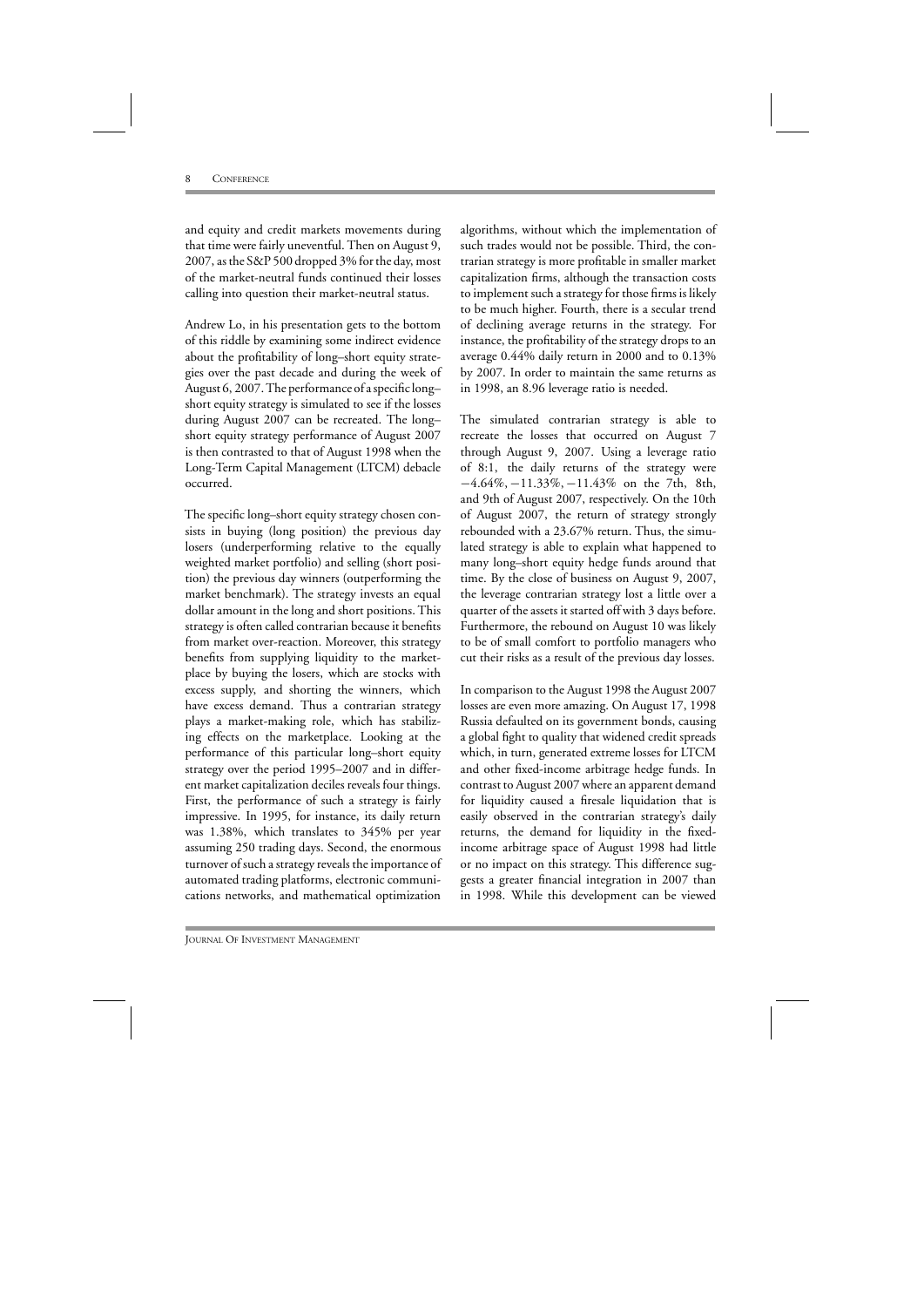positively, the greater integration creates increased risks of financial contagion.

The large losses, on August 2007 were very likely caused by the liquidation of one or several large market-neutral hedge-funds during those days. Only a sudden liquidation would cause the strategy to face such large loses in the absence of any other significant market development, and marketneutral funds were the likely culprits since the S&P 500 and the MSCI-ex-US indices actually showed gains making it unlikely that long-biased funds were unwinding their positions.

The sudden unwind of a large equity market-neutral portfolio likely had a spill over effect on other funds, including quantitative long-only funds. This is because any factors used to create market-neutral portfolios would have also generated losses for other portfolios which use those factors. Looking at the cumulative returns of S&P 1500 factor portfolios using the CS AlphaScoreCard factors from July 2 to September 30, 2007 shows that the small-size, price-reversal, traditional-value, and relative-value factors all faced substantial declines starting in July 2007, whereas the other CS factors had positive cumulative returns, suggesting possibly that the unwind started in July 2007 and affected other quant funds.

Thus, the large quant fund losses of August 2007 are likely to have been caused by the rapid and large unwind of a market-neutral hedge fund, possibly due to the credit market woes, which in turn forced other quant funds to reduce risk and de-leverage their positions, causing further losses in a broad set of equity funds.

Looking at the price impact of trades over the August 2007 period shows a sudden rise in illiquidity peaking during the week of August 6th before dropping again. This is further evidence that the losses on August 7th, 8th, and 9th were due to a

liquidity shortfall and that the rebound was spurred by investors realizing they could profit from supplying liquidity. The rebound in itself is evidence that the previous losses were generated by illiquidity as opposed to a fundamental change, which would have had a permanent effect on prices.

The events of August 2007 provide several lessons to the financial markets. First, the financial markets are much more integrated than in 1998 and the returns of different hedge-fund strategies are also much more inter-connected. Second, hedge-funds can add and withdraw liquidity rapidly with important consequences to the financial markets. Third, the low return environment for hedge-funds has spurred increases in leverage which exacerbates fund fluctuations. Overall, these observations lead to the realization that systemic risks in the hedge-fund industry are increasing. These lessons can be important for the possibility and direction of regulation in the hedge-fund industry.

# **Liquidity of Corporate Bonds Jiang Wang,** Massachusetts Institute of Technology *Speaker*

There is some evidence that the lack of liquidity appears to be an important feature of the corporate bond market. For instance, daily volume in the corporate bond market as compared with the total stock available for trading is low compared with the treasury and equity markets. Additionally, yield spreads on corporate bonds are hard to justify with fundamentals such as default risk, which may be attributed to a liquidity premium. Finally, there is excess short-term volatility in bond returns, which may be due to a high price impact of trade.

This presentation examines the liquidity of corporate bonds by constructing a measure of illiquidity estimated using the magnitude of bond price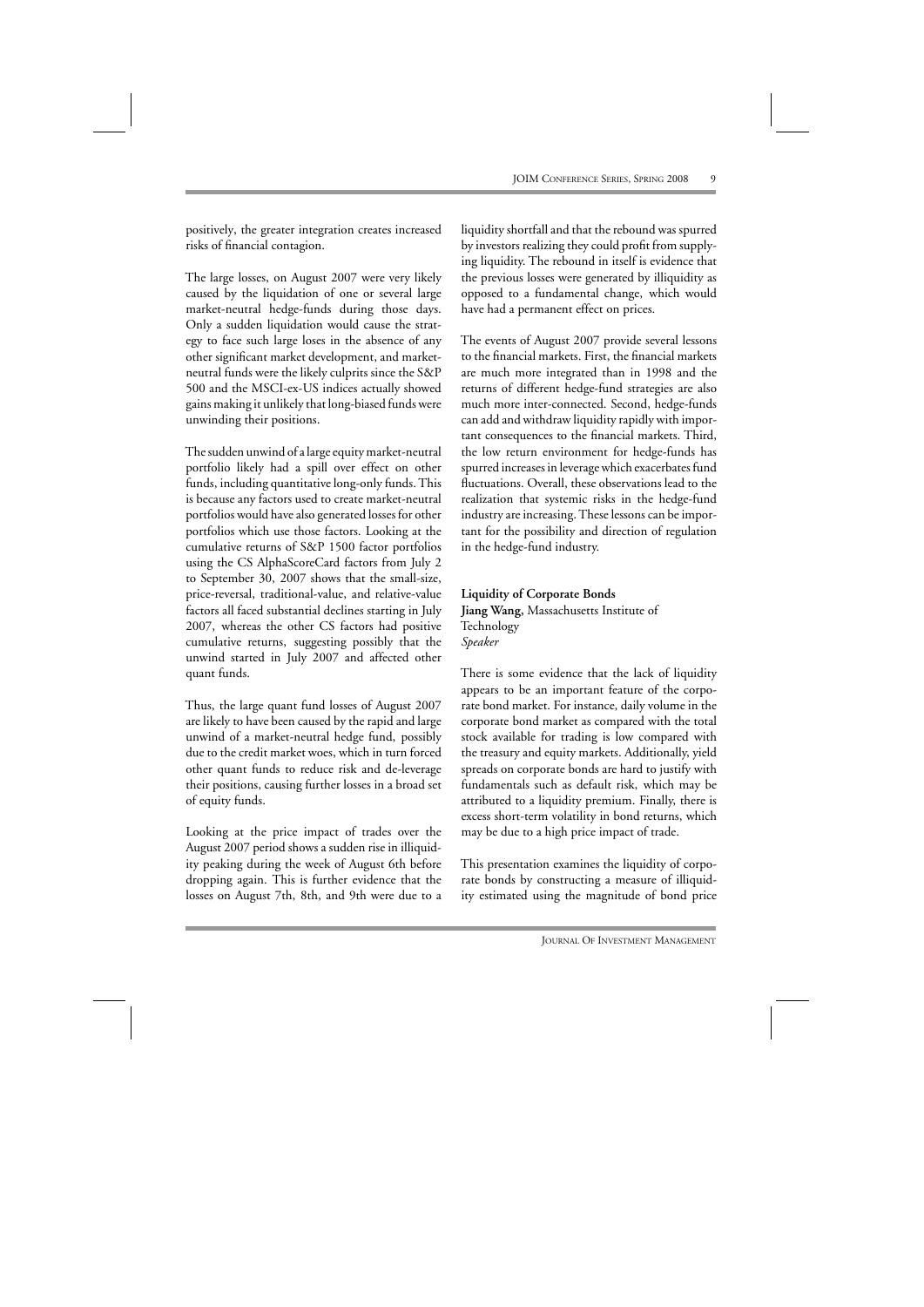reversals. In the absence of theory, a precise definition and quantification of illiquidity remain elusive. However, at least two properties of illiquidity are clear: first, it arises from market frictions, and second, its impact on the market is transitory. These two properties motivate the construction of an illiquidity measure based on price reversals. If a bond price is assumed to be based on two components: a fundamental value component which follows a random walk and a transient component which is a gauge of illiquidity. Then the transient component, and thus illiquidity can be extracted by estimating the negative auto-covariance of bond returns, which is denoted by gamma.

The illiquidity measure or gamma is estimated using transaction level data from the TRACE (Transaction Reporting and Compliance Engine) database. On July 1, 2002, TRACE began Phase I of bond transaction reporting, requiring that transaction information be disseminated for investment grade securities with an initial issue size of \$1 billion or greater. Phase II, implemented on April 14, 2003, expanded reporting requirements, bringing the number of bonds to approximately 4,650. Phase III, implemented on February 7, 2005, required reporting on approximately 99% of all public transactions. To maintain a balanced data the Phase I only period and the Phase III period are eliminated to create a sample of Phase I and Phase II bonds from April 14, 2003 to December 2007. To be included in the sample bonds must have prices available for at least a full year and must trade on at least 75% of all business days. The final sample consists of 1,249 bonds with an average maturity of 6.84 years, an average issued amount of \$867 million, and an average age of 4.15 years.

The first finding is that illiquidity in corporate bonds is highly significant in all years studied with an average gamma coefficient varying between 0.50 and 0.66. Furthermore, the significance of the gamma coefficient cannot simply be explained by

the bid-ask bounce. Interestingly, the magnitude of mean-reversion is not symmetric in the sign of the initial price change. In a simple theory of liquidity based on costly market participation the bounceback elect should be more severe conditioning on an initial price movement that is negative, predicting a positive difference between a gamma conditioned on a negative price change with one conditioned on a positive price change. This difference is indeed positive and significant.

The second finding is that it is possible to devise a trading strategy that profits from supplying liquidity. To address this question, a simple contrarian strategy is created that takes a long position in a bond when its price moves downward by more than a threshold, and takes a short position when the price moves upward by more than the threshold. For the full sample and a trading strategy with a zero threshold in price changes, the average daily profit per bond is a significant \$2.88 for a \$100 notional position.

Next, the cross-sectional determinants of illiquidity are examined. The main finding, here, is that older bonds and smaller bonds have higher illiquidity. There is also higher illiquidity for bonds with smaller average trade sizes and higher idiosyncratic return volatility.

The monthly fluctuations in the illiquidity measure are then examined by aggregating the illiquidity for all bonds. After decreasing markedly and relatively smoothly during 2003 and the first half of 2004, aggregate illiquidity reversed its trend and climbed up in late 2004 before spiking in April/May 2005. The rise in illiquidity during that period coincides with the downgrade of Ford and GM to junk status in early May 2005. The illiquidity measure then resumed its downward trend until August 2007. At that point it rose sharply to an unprecedented level since the beginning of the sample period. The sharp rise corresponds to the sub-prime mortgage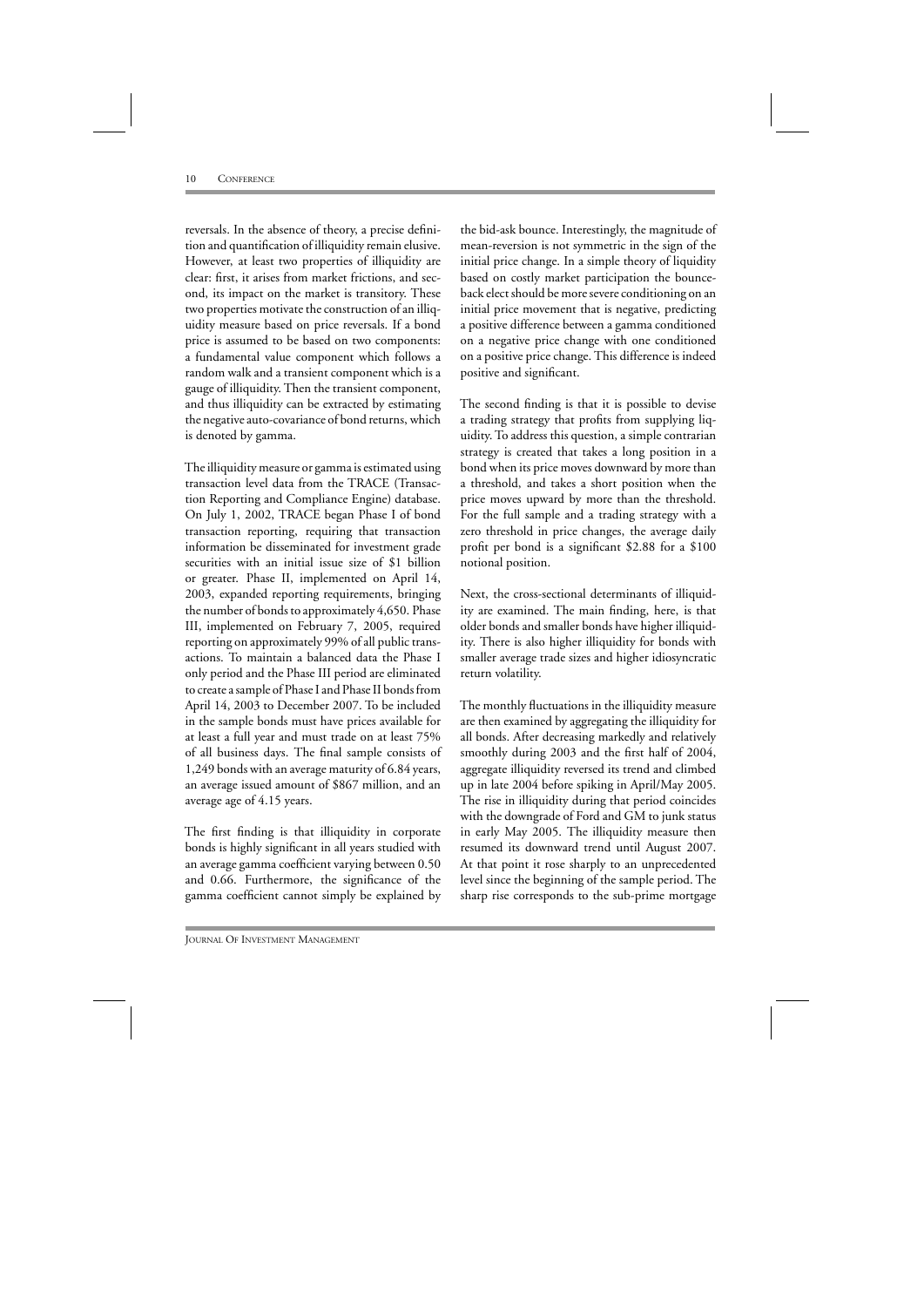crisis hitting the market and credit conditions in the United States precipitously worsening. A principal component analysis of the illiquidity measure is conducted and it is found that there is strong commonality in the illiquidity measure of bonds. Moreover, monthly changes in aggregate illiquidity are strongly related to changes in the CBOE VIX Index.

Finally, in a cross-sectional regression of yield spreads against the illiquidity measure and controls, it is found that the illiquidity measure is positive and significant.

**The Subprime Crisis: Lessons for Risk Management Robert J. Shiller,** Yale University *Speaker*

In his presentation, Robert Shiller discussed his upcoming book titled "Subprime Solution: How today's global financial crisis happened and what to do about it."

Robert Shiller starts by observing that there is a disconnect between the scientific culture on one hand and the humane culture on the other. He laments that because of this disconnect Economist are not sufficiently consulted in finding solutions to the current global financial crisis. This is reflected in the many proposals currently circulating to assist subprime borrowers. These proposals involve, in one way or another, a bailout, the consequences of which have not been well thought out. For instance, the Dodd–Frank proposal of expanding the Federal Housing Administration (FHA) role to insure troubled mortgages is a bailout because it could result in the FHA having liabilities that will come at the expense of taxpayers. This bailout sends a potentially bad message to the homeowners who took responsible actions by not getting a loan they could not afford. Furthermore, for Robert Shiller, the

Term Auction Facility where the Federal Reserve will auction term funds to depository institutions is also a bailout. All advances must be collateralized but there is a lemon's problem in that the depository institutions know more about the quality of the assets put up for collateral and are therefore going to give their worst assets. Also, since the Term Auction Facility is not an expansion of credit and is thus monetary policy neutral, it is not likely to solve the current crisis. Thus, financial theory appears to be absent from the current solutions to the subprime crisis. Furthermore, the prevailing rational for a bailout stems from a domino theory of the financial system where if one financial institution collapses its repercussions will be felt across the entire sector. Hence, a bailout responds to the need to mend the institutions with the poorest health. Instead, Robert Shiller proposes that we view the financial sector crisis as a disease epidemic where the focus is on preventing the healthy from becoming sick.

The current focus on solving the subprime crisis should thus be to rely on financial theory, to understand previous real estate crises, and to focus on innovating the financial system. In terms of financial theory it is important to understand how risks are spread and the moral hazard implications of a bailout. Also, there should be a focus on behavioral finance. Furthermore, it is important to look back in the past and examine previous crises. For instance, the great depression created a large decline in real estate prices. Between 1925 and 1933 real estate prices declined roughly 30%. In comparison, real estate prices have declined around 15% so far. It is interesting that the previous real estate crisis was centered on Florida with the advent of the automobile making that area a valuable vacation destination. Finally, the current solutions to the subprime crisis should involve far reaching innovations in the financial sector. For instance, the great depression saw a major overhaul of the financial sector and many institutions were created such as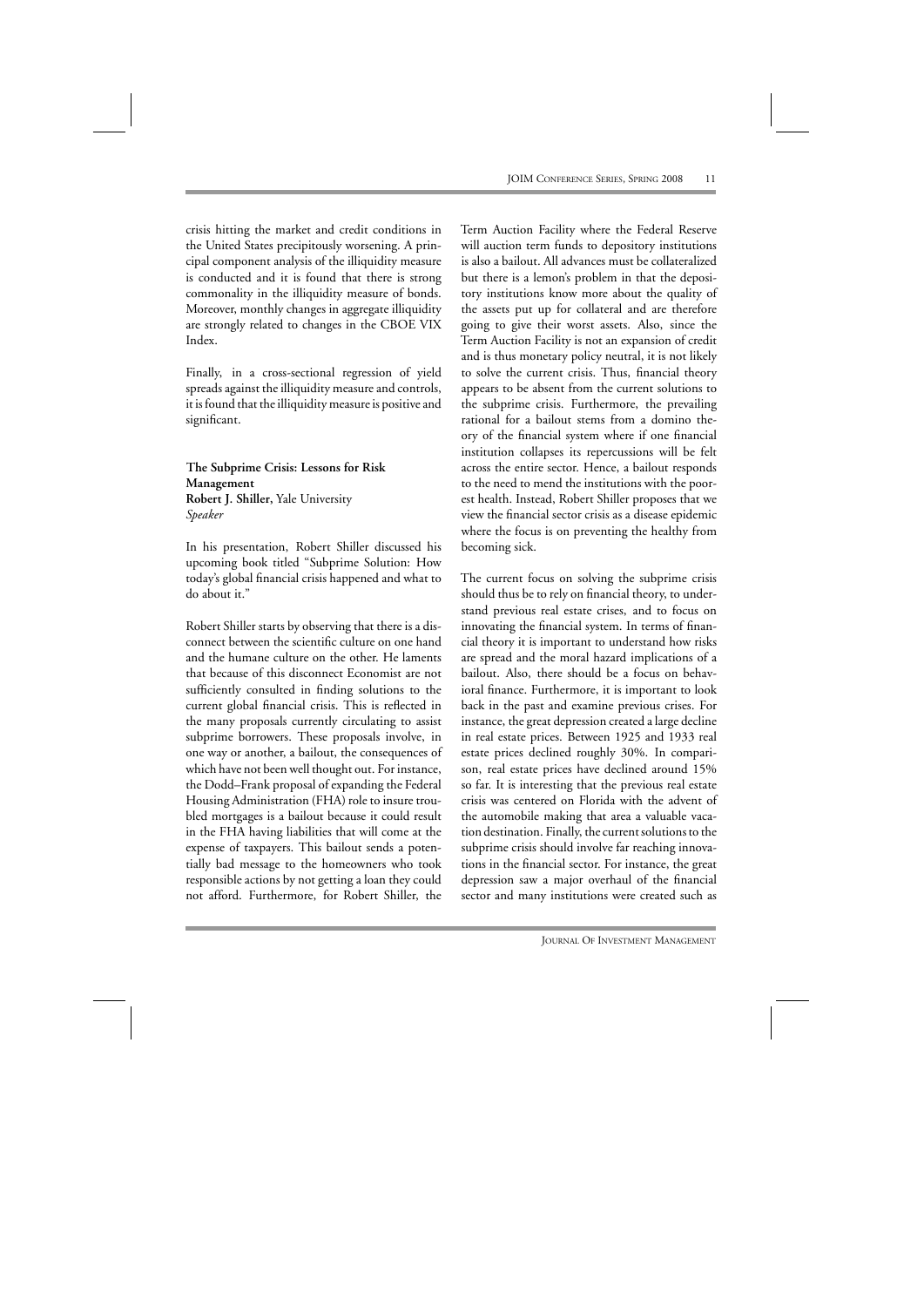the Federal Home Loan Bank Board, the Federal Deposit Insurance Corporation, the Federal Housing Administration, the Securities and Exchange Commission, Fannie Mae, the Appraisal Institute, and the Investment Company Institute, among others.

Robert Shiller's proposals fit into three broad categories. First, we should improve the current information infrastructure. Second, we need to create new markets. And third, we need to create new retail institutions.

The first proposal to improve the information infrastructure includes six elements. The first element is to subsidize financial advice so that it is affordable to lower income people. Also, it is important that this advice be disinterested. The second element is the creation of a business conduct authority which informs consumers against dangerous financial products. The third element, is to create a default option for consumers. Many consumers for instance do not sign on to company sponsored 401K plans because of the hassle of enrolling. A default option would automatically enroll them unless they opt otherwise. The fourth element is to create trained notaries who would read carefully the terms of the loan and relay this information to the consumers. The fourth element is to improve disclosure. The fifth element is improving and centralizing data on occupational income and home prices to better credit scores. And finally the sixth element is create new words in our language to reduce the confusion over financial terms such as inflation indexed unit.

The second broad proposal is to create new markets where real estate and real estate derivatives are traded internationally in a liquid market. This same concept can also apply to personal income flows.

Finally, the third big proposal is to create new retail institutions. In particular a new mortgage

instrument needs to be created which offers mortgage lenders and borrowers to renegotiate the terms of the loan on a continuous basis before financial difficulty occurs. Another instrument needed is home equity insurance and occupational insurance which allow households to protect themselves against the loss of home equity and occupational income, respectively.

# **Deciphering the 2007/2008 Liquidity and Credit Crunch Markus K. Brunnermeier,** Princeton University *Speaker*

In his presentation, Markus Brunnermeier discusses the run-up to the 2007/2008 liquidity and credit crunch, how the crisis unfolded, the financial mechanisms at work, and compares the current crisis with previous ones.

The run-up to the current crisis can find its roots in the dramatic transformation of the banking structure over the previous two decades. The traditional banking model consisted of banks originating mortgages and loans, which were kept on the banks' balance sheets. Recently, however, a new model has emerged in which banks originate loans and subsequently repackage them in a portfolio to create so-called structured products. Some examples include, Collateralized Debt Obligations (CDOs), which are backed by a portfolio of debt, Collateralized Loan Obligations (CLOs) backed by a portfolio of loans, and Collateralized Mortgage Obligations (CMOs) backed by a portfolio of mortgages. These portfolios are then sliced into tranches of differing risks before being sold-off to investors. Forming a portfolio exploits the power of diversification, while tranching allows different parts of the portfolio to be marketed to investors with different risk appetites. The safest tranche (often referred to as super senior) offers investors a relatively low interest rate but is the first to be paid from the pool. The most junior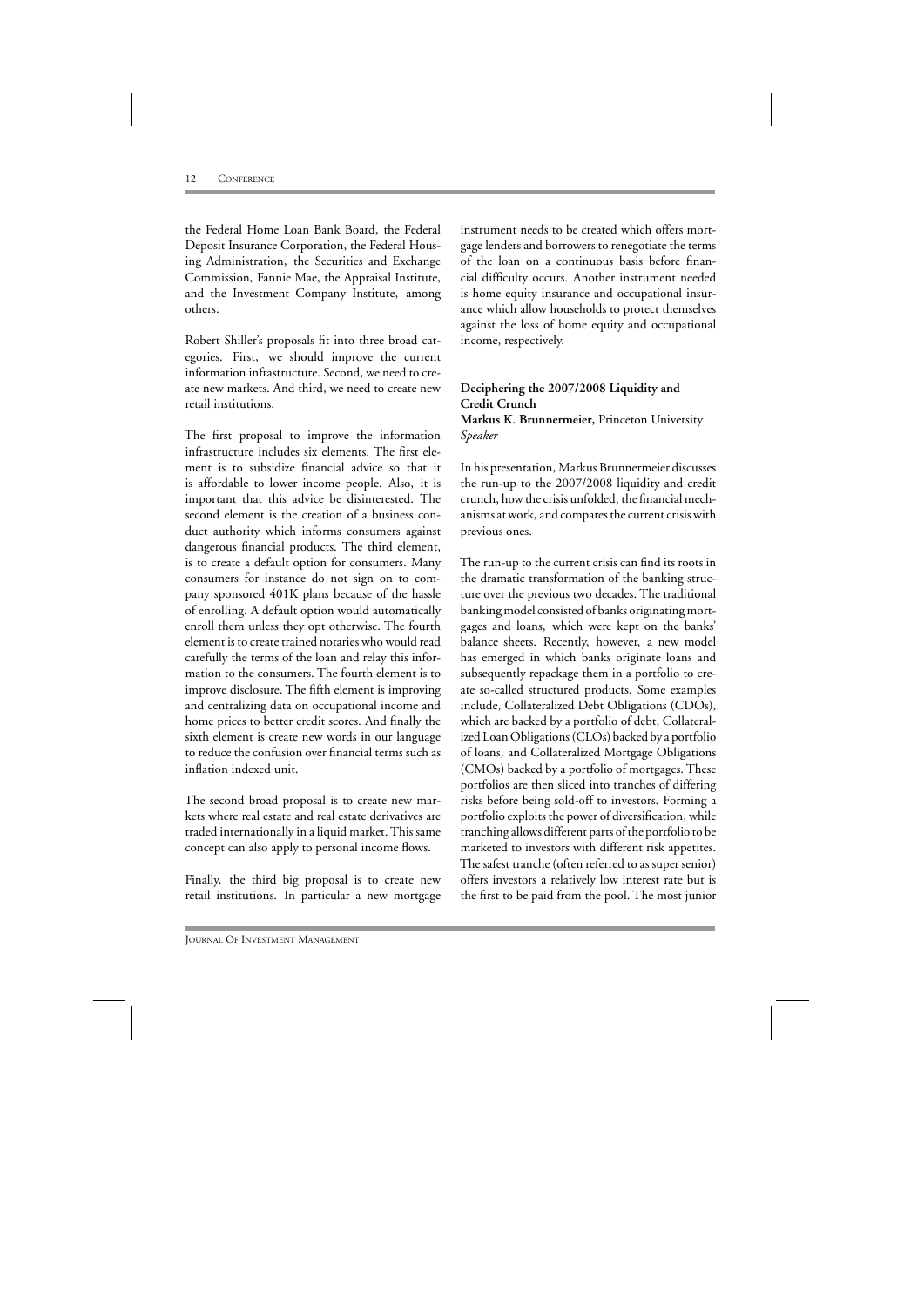tranche (often referred as to "toxic waste") receive payment only after all other tranches have been made whole. Tranches in between the two are called mezzanine tranches. Furthermore, the tranching is conducted in such a way as to insure a specific rating for each tranche.

Contemporaneously, banks have created offbalance sheet vehicles (conduits and Structured Investment Vehicles, or SIVs) that shorten the maturity of long-term structured products by buying long-term assets and financing their purchase with mostly asset-backed commercial paper (ABCP) with an average maturity of 90 days. ABCP's are backed by the assets of the vehicle. The strategy of buying long-term assets with higher interest rates and borrowing short-term paper exposes these SIVs to funding liquidity risk which is alleviated by the credit lines which are granted by the sponsoring banks.

There are several reasons why structured products are beneficial. First, they complete the markets. Second, they transfer risk to the investors best able to bear it. For instance, pension funds which are limited by their charter to only buy AAA rated assets can now participate in the mortgage market by buying the safest tranches of CMOs, whereas hedge funds can focus on the risker tranches. However, there were also dubious reasons for the popularity of structured products. Regulatory and ratings arbitrage was one them. Moving loans off the balance sheet allowed banks to replace the 8% capital charge required by the Basel I accords with the much lower rate required on the credit lines necessary to sponsor SIVs. Furthermore, SIV securitization allowed banks to engage in ratings arbitrage by allowing them to raise AAA rated capital as opposed to capital raised with their own lower rating. This rating arbitrage was optimal since the rating agencies did not fully adjust the banks' own ratings for extending credit lines. Another suspect reason is that managers of large funds sought

to enhance their portfolio returns and allowed them to take on highly leveraged positions without having to explicitly state them. Furthermore, the fund managers might have viewed the illiquidity of such investments positively, since they carry a liquidity premium and, in the absence of prices, managers can mark-to-model allowing them to smooth their monthly returns thereby making these investments look less risky. One last questionable reason, was that structured products seemed relatively attractive to investors who took credit ratings at face value and ignored the fact that they received a more favorable rating compared to corporate bonds. "Rating at the edge" might have contributed to the diference in standards because the safest tranches were always sliced in such a way that they would barely make the cutoff for the AAA rating.

The "originate and distribute" banking model creates several perverse consequences. First, since banks only hold risky loans for a short time before selling them off their incentives to carefully approve loan applications and to monitor them once approved is drastically reduced. Instead the banks' primary focus is on the pipeline or warehouse risk created by the loans, which are waiting to be passed on. Second, the banking model creates a distance between the borrower and the lender, which is a source of complexity and opaqueness. Thus, the consequences of securitization have been a deterioration of lending standards, which resulted in a housing frenzy and a private-equity bonanza.

The unfolding of the crisis started in early 2007 with an increase in sub-prime mortgage defaults. This led to the downgrading of several structured products. A back of the envelope calculation puts the total losses stemming from the sub-prime market to around \$500 billion. This loss alone is not able to explain the full extent of the 2007/2008 crisis as it amounts to a roughly 2% change in the stock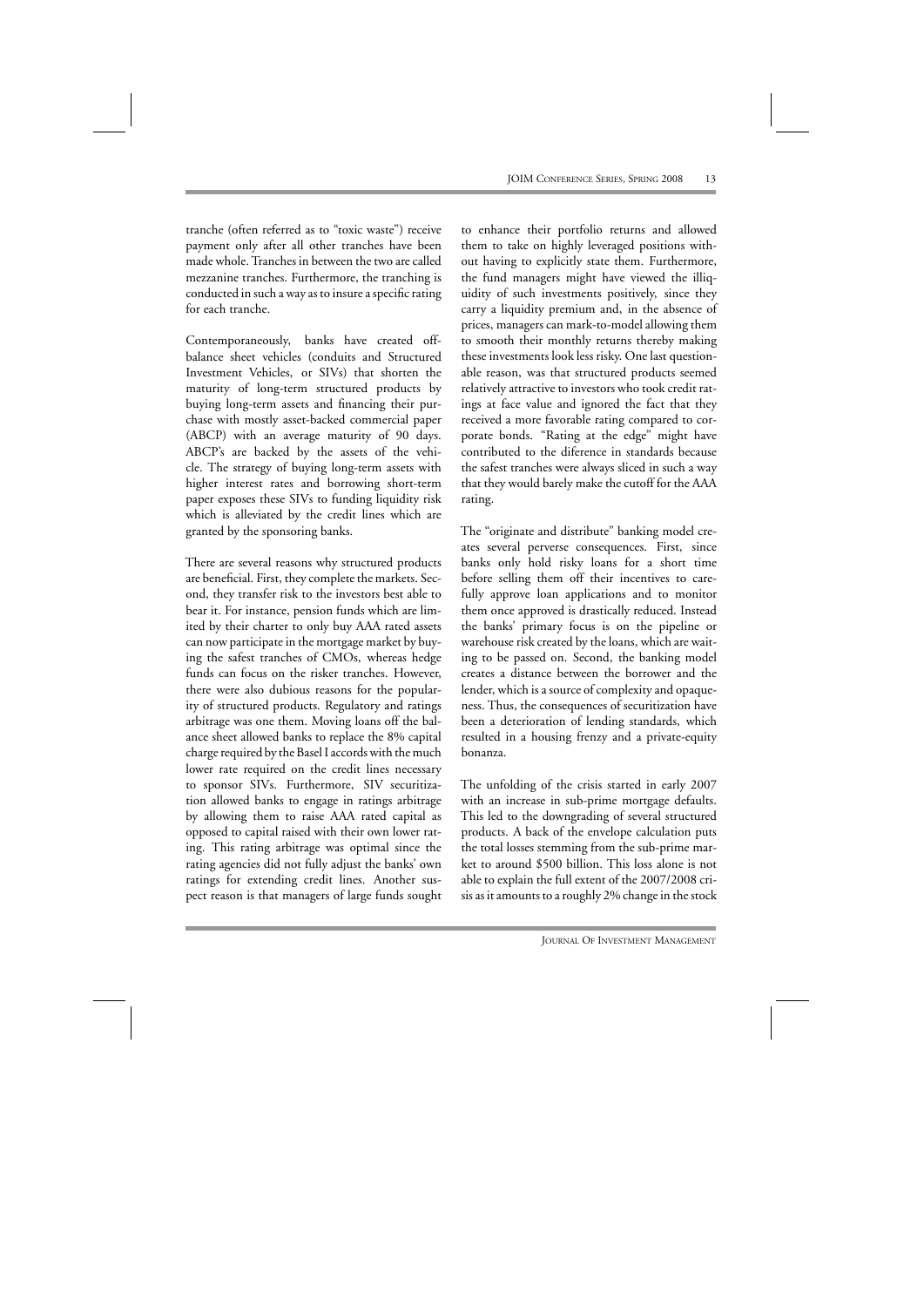market. Thus, an amplifying mechanism is needed to explain the problems facing the credit markets.

What really hurt the banking sector was the resulting drying-up of the ABCP market, which was used to finance SIVs. The drying up of short-term funds made SIVs draw on the credit lines of sponsoring banks. As a result several European banks needed to be bailed-out, including Northern Rock, which experienced a bank run before being nationalized by the UK government. Meanwhile, the sub-prime problems spilled-over to the corporate bond market, possibly because of a concerned on how to value structured products in general and doubts on the reliability of credit ratings. Furthermore, the credit crisis was most likely the root cause of the large losses incurred by quant hedge-funds as they needed to unwind their positions to draw liquidity for their beleaguered credit related funds.

Thus, there were mechanisms at work amplifying relatively small shocks and triggering liquidity spirals which ultimately resulted in a full-blown financial crisis. The first mechanism at work was a collateral crisis, caused by increased volatility and initial losses, which created a liquidity spiral. Initial losses cause funding problems for speculators requiring them to reduce their positions. This in turn makes prices move away from fundamentals, thereby exacerbating losses on existing positions and creating the need for higher margins, furthering funding problems for speculators. The second mechanism at work is a collateral crisis caused by information asymmetry. Financiers become especially careful about accepting assets as collateral if they fear receiving a particularly bad selection of existing assets. They might, for example, be worried that the SIV that issues ABCP sold the good, "sellable" assets and left as collateral the bad, less valuable "lemons." The third mechanism was a traditional run on financial institutions. The fourth mechanism is gridlock risk where one institution cannot repay its obligations until it receives

payment from another. The opaqueness of structured products makes gridlock worse by inhibiting multilateral netting of accounts. The fifth mechanism is precautionary hoarding where financial institutions increase their funding cushion. Finally, the sixth mechanism, is Knightian uncertainty, where investors focus on the worse case scenarios because they are unable to assign probabilities to different outcomes.

Overall, the 2007/2008 crisis resembles many previous ones in which the common theme is the interaction between funding and market liquidity. However, the traditional elements of the crisis are exacerbated by liquidity spirals and a new level of opaqueness engendered by structured products and off-balance sheet vehicles.

#### **Are Hedge Fund Managers OverPaid? Peter Muller,** Morgan Stanley *Speaker*

In his presentation Peter Muller examines two questions. First, what is the right price to pay someone who creates excess returns? And second, is there a structure which aligns incentives between the investors and the managers?

Currently, most hedge-funds have a 1/20 structure where there is a 1% management fee and hedge-funds get to keep 20% of profits. Under this structure if LIBOR is assumed to be 6% simple calculations show that the hedge-fund's gross returns need to be around 8% before investors receive any money. Under a 3/30 structure that gross return grows to 11% and under the highest compensation structure of 5/44 (Medallion Fund) the gross return is 15%. To answer the question of whether these fees are too high is difficult and depends obviously on what the performance of these funds have been. In the case of the Medallion Fund returns have been